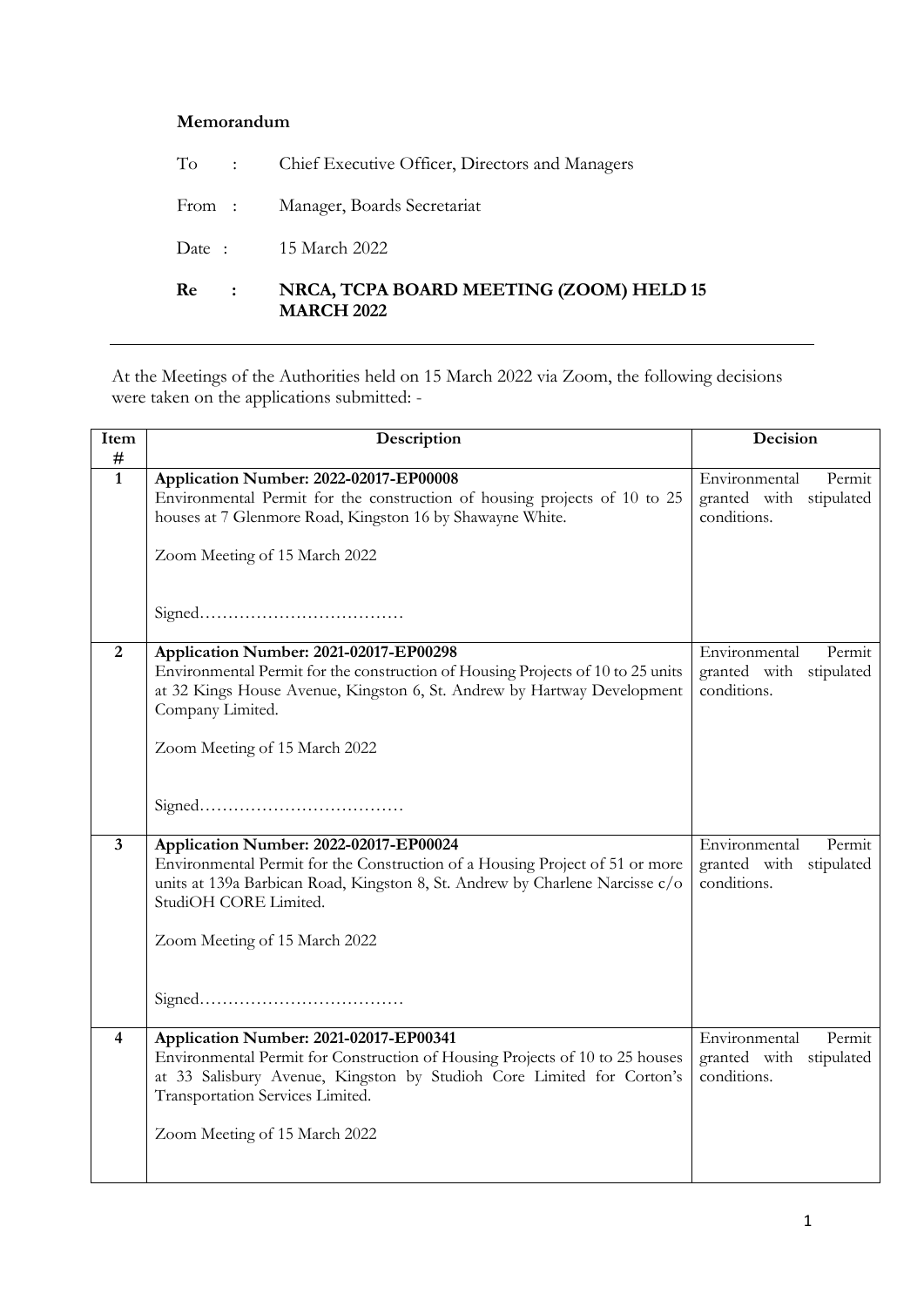| 5              | Application Number: 2021-02017-EP00339                                                                                                                                | Environmental<br>Permit    |
|----------------|-----------------------------------------------------------------------------------------------------------------------------------------------------------------------|----------------------------|
|                | Environmental Permit for Construction of Housing Projects of 10 to 25 houses                                                                                          | granted with stipulated    |
|                | at 14 Charlemont Avenue, St Andrew by Charlene Narcisse.                                                                                                              | conditions.                |
|                |                                                                                                                                                                       |                            |
|                | Zoom Meeting of 15 March 2022                                                                                                                                         |                            |
|                |                                                                                                                                                                       |                            |
|                |                                                                                                                                                                       |                            |
|                |                                                                                                                                                                       |                            |
|                |                                                                                                                                                                       |                            |
| 6              | Application Number: 2022-04017-EP00036                                                                                                                                | Environmental<br>Permit    |
|                | Environmental Permit for Subdivision 10 to 25 lots at Lot #162 Part of Kildare,                                                                                       | granted with stipulated    |
|                | Buff Bay, Portland by Edwin Euart Crisp.                                                                                                                              | conditions.                |
|                |                                                                                                                                                                       |                            |
|                | Zoom Meeting of 15 March 2022                                                                                                                                         |                            |
|                |                                                                                                                                                                       |                            |
|                |                                                                                                                                                                       |                            |
|                |                                                                                                                                                                       |                            |
| $\overline{7}$ | Application Number: 2021-09017-EP00236                                                                                                                                | Environmental<br>Permit    |
|                |                                                                                                                                                                       | refused.                   |
|                | Environmental Permit for the Introduction of Species of flora, fauna and genetic<br>material - (Cyrtobaguos salviniae - Salvinia weevil) at The Tryall Golf and Beach |                            |
|                | Club, Sandy Bay Main Road, Hanover by Ewan Peebles - The Tryall Golf and                                                                                              |                            |
|                | Beach Club.                                                                                                                                                           |                            |
|                |                                                                                                                                                                       |                            |
|                | Zoom Meeting of 15 March 2022                                                                                                                                         |                            |
|                |                                                                                                                                                                       |                            |
|                |                                                                                                                                                                       |                            |
|                |                                                                                                                                                                       |                            |
|                |                                                                                                                                                                       |                            |
| 8              | Application Number: 2021-08017-EP00302                                                                                                                                | Environmental<br>Permit    |
|                | Environmental Permit for Construction and Operation of facilities for                                                                                                 | granted with stipulated    |
|                | Hydrocarbon Production, Refining, Storage and Stockpiling at Rose Hall, St.                                                                                           | conditions.                |
|                | James by Rose Hall (Developments) Limited.                                                                                                                            |                            |
|                |                                                                                                                                                                       |                            |
|                | Zoom Meeting of 15 March 2022                                                                                                                                         |                            |
|                |                                                                                                                                                                       |                            |
|                |                                                                                                                                                                       |                            |
|                |                                                                                                                                                                       |                            |
|                |                                                                                                                                                                       |                            |
| 9              | <i>(previously</i><br>Application Number:<br>2021-11017-EP00344<br>2007-12017-                                                                                        | Environmental<br>Permit    |
|                | EP00001                                                                                                                                                               | granted with<br>stipulated |
|                | Environmental Permit for construction and operation of hazardous waste                                                                                                | conditions                 |
|                | removal, storage, transportation, treatment or disposal facility (mobile and fixed)                                                                                   |                            |
|                | at Nain, St. Elizabeth by Alumina Partners of Jamaica/ JISCO ALPART.                                                                                                  |                            |
|                |                                                                                                                                                                       |                            |
|                | Zoom Meeting of 15 March 2022                                                                                                                                         |                            |
|                |                                                                                                                                                                       |                            |
|                |                                                                                                                                                                       |                            |
|                | ${\bf Signal.}\label{prop:1}$                                                                                                                                         |                            |
|                |                                                                                                                                                                       |                            |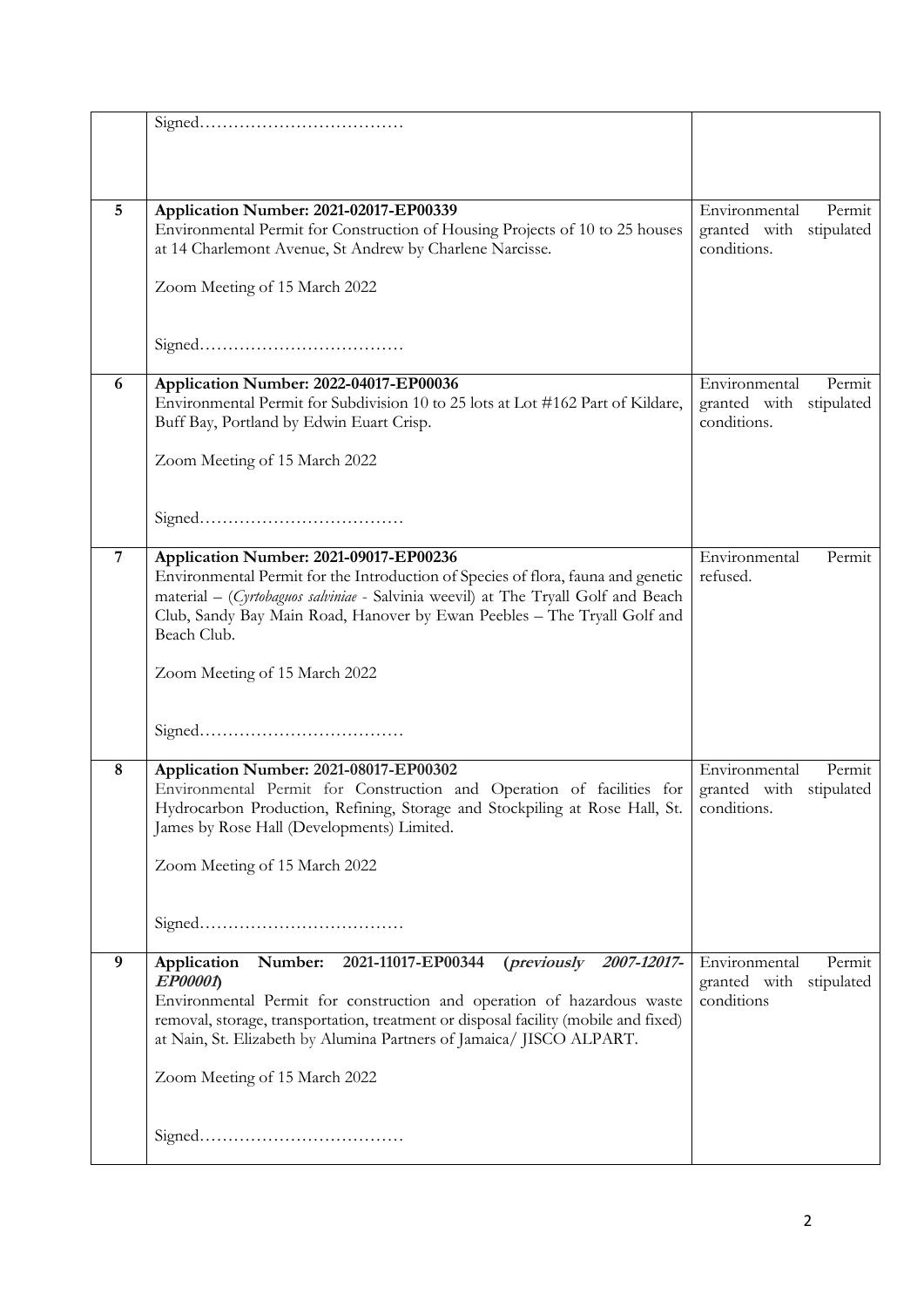| 10 | Application Number: 2021-08017-EP00307                                              | Environmental<br>Permit    |
|----|-------------------------------------------------------------------------------------|----------------------------|
|    | Environmental Permit for Construction and Operation of facilities for               | granted with stipulated    |
|    | hydrocarbon production, refining, storage and stockpiling at Lot#1, Part of         | conditions                 |
|    | Bogue Estate called Torbay, Montego Freeport, St. James by Continental Baking       |                            |
|    | Company Limited c/o Brian Bernal c/o MODE Limited.                                  |                            |
|    |                                                                                     |                            |
|    |                                                                                     |                            |
|    | Zoom Meeting of 15 March 2022                                                       |                            |
|    |                                                                                     |                            |
|    |                                                                                     |                            |
|    |                                                                                     |                            |
|    |                                                                                     |                            |
| 11 | Application Number: 2021-08017-EP00315                                              | Environmental<br>Permit    |
|    | Environmental Permis for Construction and operation of facilities for food          | granted with<br>stipulated |
|    | processing at Lot#1, Part of Bogue Estate called Torbay, Montego Freeport, St.      | conditions                 |
|    | James by Continental Baking Company Limited c/o Brian Bernal c/o MODE               |                            |
|    | Limited.                                                                            |                            |
|    |                                                                                     |                            |
|    | Zoom Meeting of 15 March 2022                                                       |                            |
|    |                                                                                     |                            |
|    |                                                                                     |                            |
|    |                                                                                     |                            |
|    |                                                                                     |                            |
|    |                                                                                     |                            |
| 12 | Application Number: 2021-08008-BA00595                                              | Planning<br>Permission     |
|    | Planning Permission for proposed change of use from commercial use to light         | granted with stipulated    |
|    | industrial (Bakery & Retail) at Lot#1, Part of Bogue Estate called Torbay,          | conditions                 |
|    | Montego Freeport, St. James by Continental Baking Company Limited c/o Brian         |                            |
|    | Bernal c/o MODE Limited.                                                            |                            |
|    |                                                                                     |                            |
|    | Zoom Meeting of 15 March 2022                                                       |                            |
|    |                                                                                     |                            |
|    |                                                                                     |                            |
|    |                                                                                     |                            |
|    |                                                                                     |                            |
| 13 | Application Number: 2021-13017-EP00336                                              | Environmental<br>Permit    |
|    | Environmental Permit for Mining and quarrying (terrestrial, riverine and            | granted with stipulated    |
|    | marine) of bauxite, peat, sand, minerals including aggregate, construction and      | conditions                 |
|    | industrial materials, metallic, non-metallic ores at Brazilleto Quarry, Salt River, |                            |
|    |                                                                                     |                            |
|    | Clarendon by Chemical Lime Company of Jamaica Limited.                              |                            |
|    |                                                                                     |                            |
|    | Zoom Meeting of 15 March 2022                                                       |                            |
|    |                                                                                     |                            |
|    |                                                                                     |                            |
|    |                                                                                     |                            |
|    |                                                                                     |                            |
| 14 | Application Number: 2021-13017-EP00337                                              | Environmental<br>Permit    |
|    | Environmental Permit for Construction and operation of mineral processing           | granted with<br>stipulated |
|    | facilities for bauxite, peat, sand, minerals including aggregate, construction      | conditions                 |
|    | and industrial materials, metallic, non-metallic ores at Brazilleto Quarry, Salt    |                            |
|    | River, Clarendon by Chemical Lime Company of Jamaica Limited.                       |                            |
|    |                                                                                     |                            |
|    | Zoom Meeting of 15 March 2022                                                       |                            |
|    |                                                                                     |                            |
|    |                                                                                     |                            |
|    |                                                                                     |                            |
|    |                                                                                     |                            |
|    |                                                                                     |                            |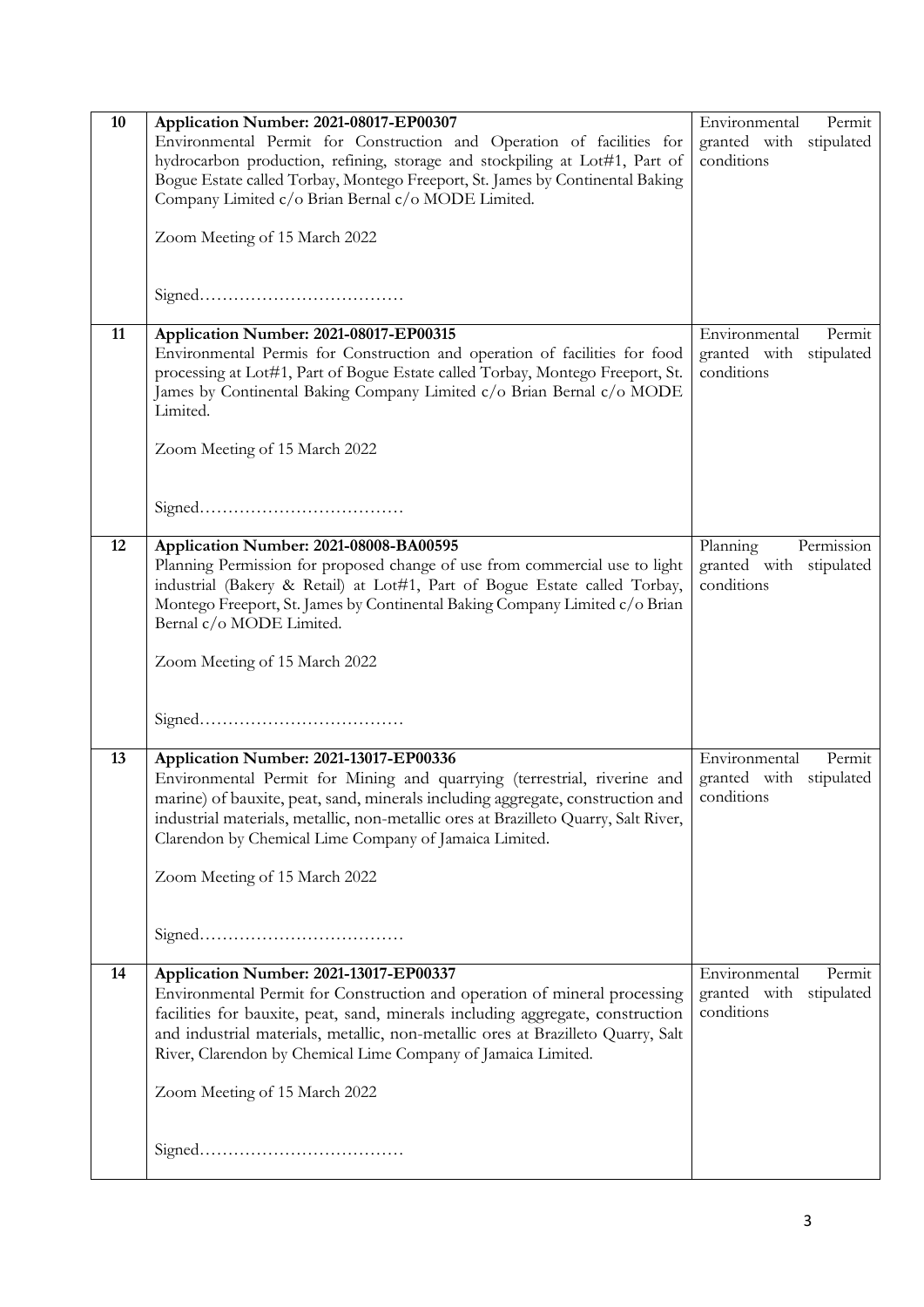| 15 | Application Number: 2022-01017-EP00028                                                                                 | Environmental<br>Permit                             |
|----|------------------------------------------------------------------------------------------------------------------------|-----------------------------------------------------|
|    | Environmental Permit for the modification, clearance or reclamation of wetlands                                        | granted with<br>stipulated                          |
|    | at Gallows Point, Kingston by University of the West Indies-Centre for Marine                                          | conditions                                          |
|    | Sciences (UWI-CMS).                                                                                                    |                                                     |
|    |                                                                                                                        |                                                     |
|    | Zoom Meeting of 15 March 2022                                                                                          |                                                     |
|    |                                                                                                                        |                                                     |
|    |                                                                                                                        |                                                     |
|    |                                                                                                                        |                                                     |
| 16 |                                                                                                                        |                                                     |
|    | Application Number: 2022-01017-BL00002<br>Beach Licence for use of the foreshore and water column for the construction | Beach Licence granted<br>with stipulated conditions |
|    | and maintenance of three (3) fences at Gallows Point, Kingston by University of                                        |                                                     |
|    | the West Indies-Centre for Marine Sciences (UWI-CMS).                                                                  |                                                     |
|    |                                                                                                                        |                                                     |
|    | Zoom Meeting of 15 March 2022                                                                                          |                                                     |
|    |                                                                                                                        |                                                     |
|    |                                                                                                                        |                                                     |
|    |                                                                                                                        |                                                     |
|    |                                                                                                                        |                                                     |
| 17 | Application Number: 2022-02017-EP00062                                                                                 | Environmental<br>Permit                             |
|    | Environmental Permit for the construction of telecommunication towers and                                              | granted with<br>stipulated                          |
|    | any such facility at 2 Bronstorph Square, State Gardens, St. Andrew by Cable and                                       | conditions.                                         |
|    | Wireless Jamaica Limited.                                                                                              |                                                     |
|    |                                                                                                                        |                                                     |
|    | Zoom Meeting of 15 March 2022                                                                                          |                                                     |
|    |                                                                                                                        |                                                     |
|    |                                                                                                                        |                                                     |
|    |                                                                                                                        |                                                     |
| 18 | Application Number: 2022-02017-EP00061                                                                                 | Environmental<br>Permit                             |
|    | Planning Permission for the construction of telecommunication towers and any                                           | granted with stipulated                             |
|    | such facility at 185 Hagley Park Road, St. Andrew by Cable and Wireless Jamaica                                        | conditions.                                         |
|    | Limited.                                                                                                               |                                                     |
|    |                                                                                                                        |                                                     |
|    | Zoom Meeting of 15 March 2022                                                                                          |                                                     |
|    |                                                                                                                        |                                                     |
|    |                                                                                                                        |                                                     |
|    |                                                                                                                        |                                                     |
| 19 | Application Number: 2022-02017-EP00052                                                                                 | Environmental<br>Permit                             |
|    | Environmental Permit for the construction of telecommunication towers and                                              | granted with stipulated                             |
|    | any such facility 63A Deanery Road, Vineyard Town, St. Andrew by Digicel                                               | conditions.                                         |
|    | Jamaica Limited.                                                                                                       |                                                     |
|    |                                                                                                                        |                                                     |
|    | Zoom Meeting of 15 March 2022                                                                                          |                                                     |
|    |                                                                                                                        |                                                     |
|    |                                                                                                                        |                                                     |
|    |                                                                                                                        |                                                     |
|    |                                                                                                                        |                                                     |
| 20 | Application Number: 2020-02017-EP00188                                                                                 | Amendment<br>to.                                    |
|    | AMENDMENT - Environmental Permit for the construction of housing                                                       | Environmental<br>Permit                             |
|    | projects of 10 to 25 houses at 42 Grosvenor Terraces Avenue, Kingston 8, St.                                           | granted with stipulated                             |
|    | Andrew by Neville Lewis.                                                                                               | conditions.                                         |
|    |                                                                                                                        |                                                     |
|    | Zoom Meeting of 15 March 2022                                                                                          |                                                     |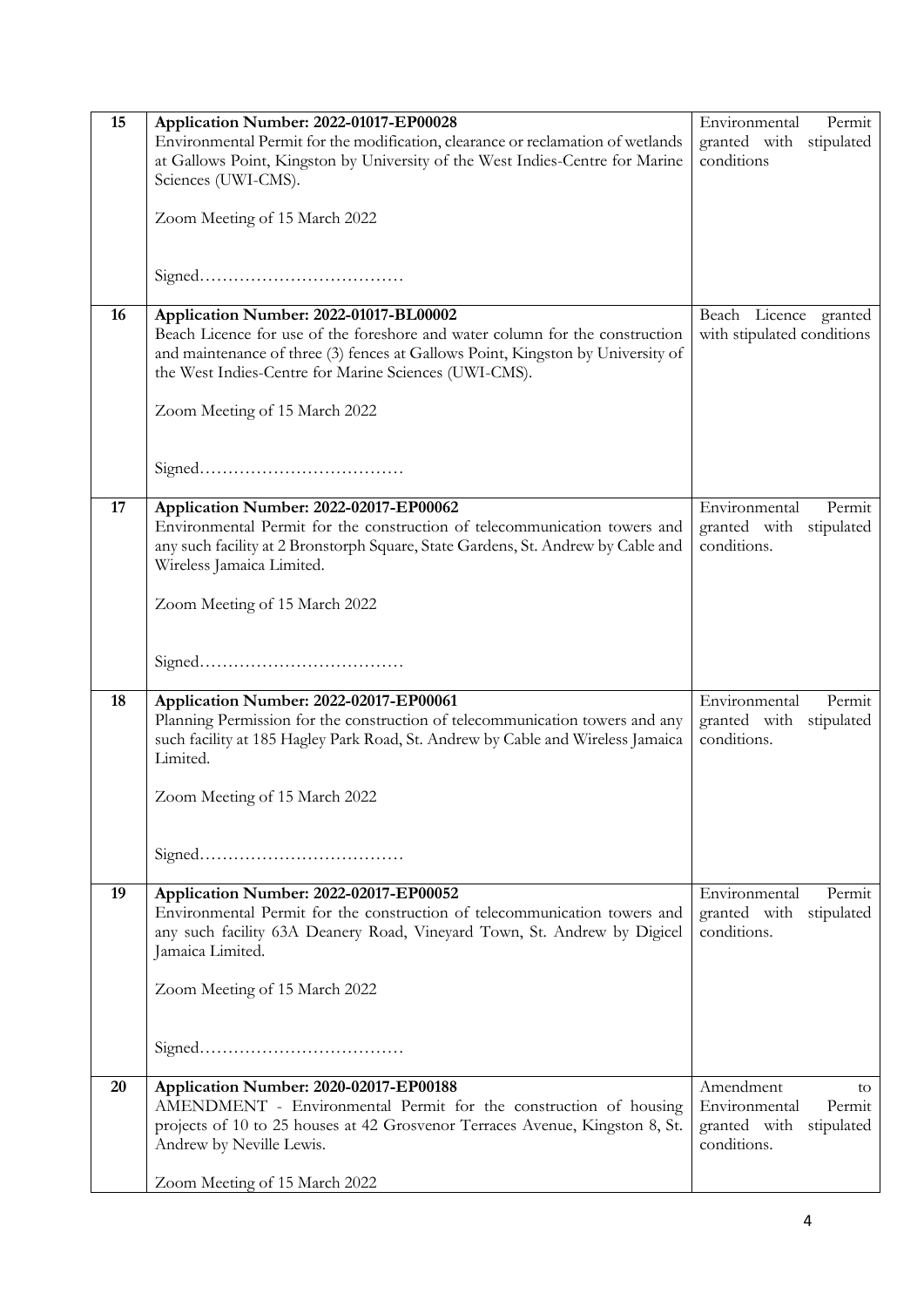| 21 | Application Number: 2020-02017-EL00046A-C<br>AMENDMENT - Environmental Licences (NRC Wastewater and Sludge<br>Regulations, 2013) for:<br>Construction of a sewage treatment plant<br>٠<br>Operation of a sewage treatment plant<br>$\bullet$<br>Discharge of treated sewage effluent<br>$\bullet$<br>At 42 Grosvenor Terraces Avenue, Kingston 8, St. Andrew by Neville Lewis.<br>Zoom Meeting of 15 March 2022 | Amendment<br>to<br>Environmental Licences<br>granted with stipulated<br>conditions.  |
|----|-----------------------------------------------------------------------------------------------------------------------------------------------------------------------------------------------------------------------------------------------------------------------------------------------------------------------------------------------------------------------------------------------------------------|--------------------------------------------------------------------------------------|
|    |                                                                                                                                                                                                                                                                                                                                                                                                                 |                                                                                      |
| 22 | Application Number: 2022-06017-BL00010<br>BCA Beach Licence for use of the foreshore and floor of the sea for beach<br>reclamation using 1,410 cubic metres of sand at Mammee Bay Beach Road by<br>Bohio Villas Limited c/o Smith Warner International Limited.<br>Zoom Meeting of 15 March 2022                                                                                                                | Beach Licence granted<br>with<br>stipulated<br>conditions.                           |
|    |                                                                                                                                                                                                                                                                                                                                                                                                                 |                                                                                      |
| 23 | Application Number: 2019-05017-EP00055                                                                                                                                                                                                                                                                                                                                                                          | Amendment<br>to                                                                      |
|    | AMENDMENT - Environmental Permit for Construction and Operation of<br>Petroleum Storage and Dispensing Facility at Oracabessa, St. Mary by Rubis<br>Energy Jamaica Limited.<br>Zoom Meeting of 15 March 2022                                                                                                                                                                                                    | Environmental<br>Permit<br>granted with stipulated<br>conditions.                    |
|    |                                                                                                                                                                                                                                                                                                                                                                                                                 |                                                                                      |
| 24 | Application Number: 2019-14017-EP00062<br>AMENDMENT - Environmental Permit for Construction and Operation of<br>Petroleum Storage and Dispensing Facility at Bog Walk, St. Catherine by Rubis<br>Energy Jamaica Limited.<br>Zoom Meeting of 15 March 2022                                                                                                                                                       | Amendment<br>to<br>Environmental<br>Permit<br>granted with stipulated<br>conditions. |
|    |                                                                                                                                                                                                                                                                                                                                                                                                                 |                                                                                      |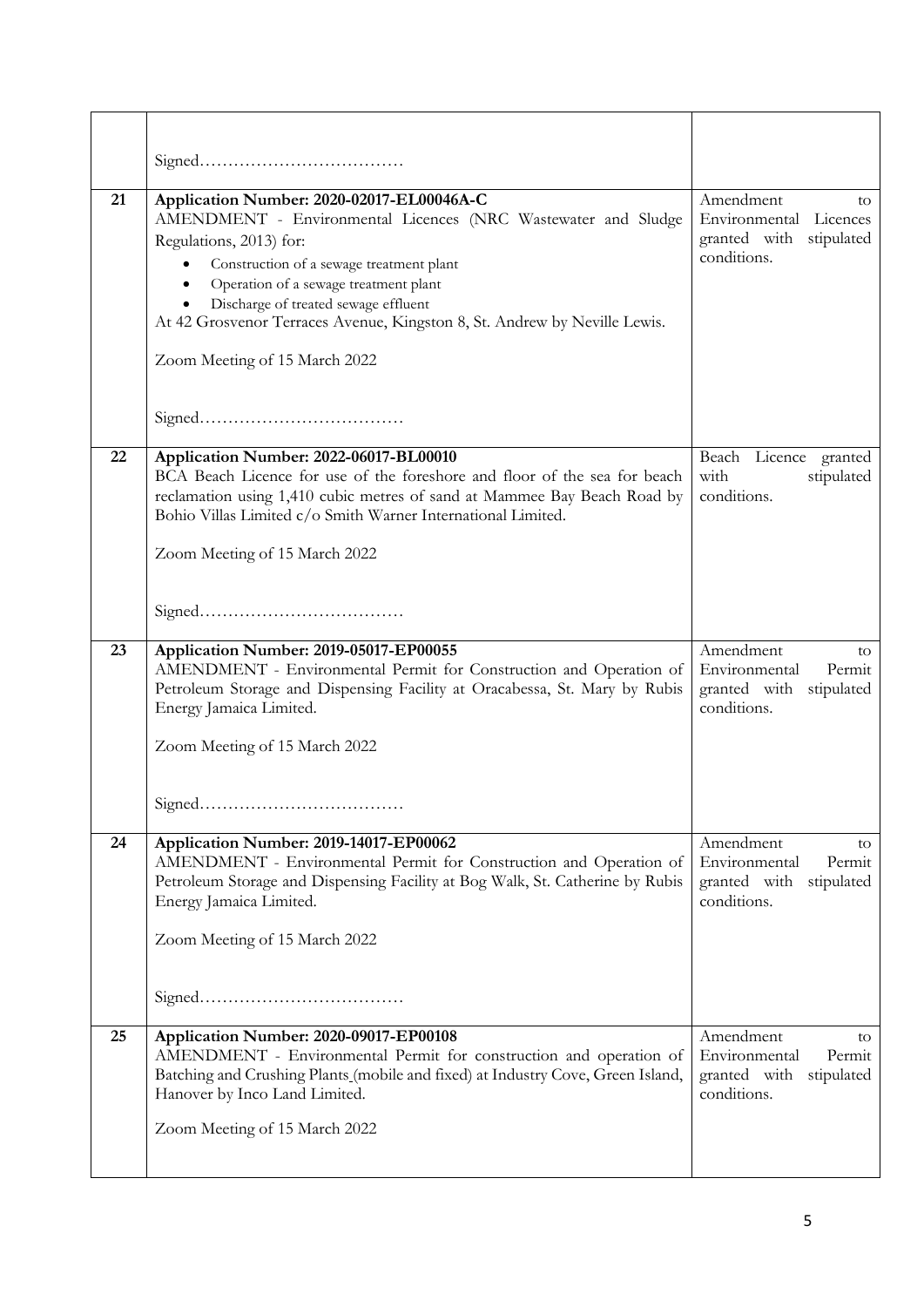| 26 | Application Number: 2012-02017-EP00118<br>RENEWAL - Environmental Permit for the Operation of a Water Treatment<br>Facility at Rainforest Seafood Corporate Office, 67 Slipe Road, St. Andrew by<br>Rainforest Seafood's Limited.<br>Zoom Meeting of 15 March 2022                | Renewal<br>οt<br>Environmental<br>Permit<br>granted with stipulated<br>conditions.    |
|----|-----------------------------------------------------------------------------------------------------------------------------------------------------------------------------------------------------------------------------------------------------------------------------------|---------------------------------------------------------------------------------------|
|    |                                                                                                                                                                                                                                                                                   |                                                                                       |
| 27 | Application Number: 2012-02017-EP00119<br>RENEWAL - Environmental Permit for the Operation of Fish and Meat<br>Processing Facility at Rainforest Seafood Corporate Office, 67 Slipe Road, St.<br>Andrew by Rainforest Seafood's Limited.<br>Zoom Meeting of 15 March 2022         | Renewal<br>οt<br>Environmental<br>Permit<br>granted with<br>stipulated<br>conditions. |
|    |                                                                                                                                                                                                                                                                                   |                                                                                       |
| 28 | Application Number: 2011-04017-EP00186<br>RENEWAL - Environmental Permit for the construction and operation of a<br>hotel/resort complex of 51 to 500 rooms at Ross Craig, Portland by Portland<br>Seacliff Development Limited c/o Errol Hanna.<br>Zoom Meeting of 15 March 2022 | Renewal<br>of<br>Environmental<br>Permit<br>granted with stipulated<br>conditions.    |
|    |                                                                                                                                                                                                                                                                                   |                                                                                       |
| 29 | Application Number: 2004-02017-EP00154A<br>RENEWAL - Environmental Permit for Construction and Operation of<br>Petroleum Storage and Dispensing Facilities at 92 Hagley Park Road, St. Andrew<br>by MZ Holdings Limited.<br>Zoom Meeting of 15 March 2022                         | Renewal<br>of<br>Environmental<br>Permit<br>granted with stipulated<br>conditions.    |
| 30 | Application Number: 2013-14017-EP00114<br>RENEWAL - Environmental Permit for Construction and Operation of<br>Petroleum Storage and Dispensing Facilities at 1 Portmore Park Way, St<br>Catherine by Petroleum Company of Jamaica-Petcom.<br>Zoom Meeting of 15 March 2022        | Renewal<br>οt<br>Environmental<br>Permit<br>granted with stipulated<br>conditions.    |
| 31 | Application Number: 2007-08017-EP00028<br>RENEWAL - Environmental Permit for Construction and Operation of<br>Petroleum Storage and Dispensing Facilities at Bogue, Montego Bay, St James<br>by Nohaud Azan - Texaco.                                                             | Renewal<br>οf<br>Environmental<br>Permit<br>granted with stipulated<br>conditions.    |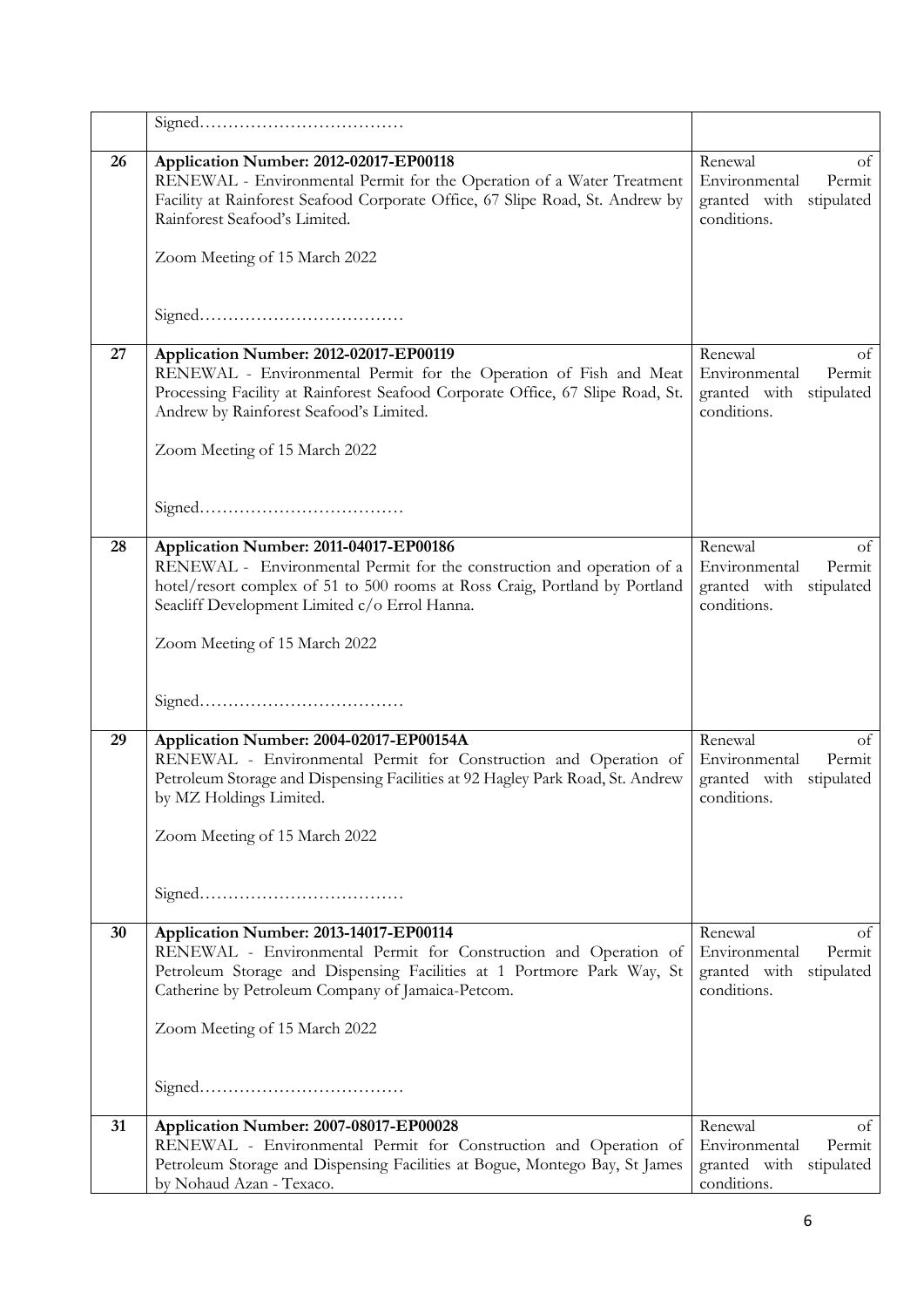|    | Zoom Meeting of 15 March 2022                                                                                                                                                                                                                                                                                                        |                                                                                    |
|----|--------------------------------------------------------------------------------------------------------------------------------------------------------------------------------------------------------------------------------------------------------------------------------------------------------------------------------------|------------------------------------------------------------------------------------|
|    |                                                                                                                                                                                                                                                                                                                                      |                                                                                    |
| 32 | Application Number: 2004-08017-EP00003<br>RENEWAL - Environmental Permit for Construction and Operation of<br>Petroleum Storage and Dispensing Facilities at 7 Sun Valley Road, St James by<br>George Hamilton.<br>Zoom Meeting of 15 March 2022                                                                                     | Renewal<br>οt<br>Environmental<br>Permit<br>granted with stipulated<br>conditions. |
| 33 | Application Number: 2021-06017-BL00051<br>BCA Beach Licence for Coastline Reclamation (Nourishment), Dredging,<br>Demolition of Existing Groynes and Construction of Groynes and a Breakwater<br>at Lot 2 Old Fort Bay, St. Ann by St Elizabeth Holdings Limited (previously<br>Four Winds Ltd).<br>Zoom Meeting of 15 March 2022    | Beach Licences granted<br>with stipulated conditions                               |
| 34 | Application Number: 2021-08017-BL00048<br>BCA Beach Licence for use of the foreshore and floor of sea for the construction<br>and maintenance of a "Sea Swing" supported by three (3) pylons at RIU Mahoe<br>Bay, Ironshore, Montego Bay, St. James by RIU Jamaicotel Limited c/o Frank<br>Sondern.<br>Zoom Meeting of 15 March 2022 | Beach Licence granted<br>with stipulated conditions                                |
| 35 | Application Number: 2022-01017-BL00008<br>Beach Licence for the Installation of twelve (12) moorings at the Port Royal Cay,<br>Kingston by the University of the West Indies-Centre for Marine Sciences (UWI-<br>CMS).<br>Zoom Meeting of 15 March 2022                                                                              | Beach Licence granted<br>with stipulated conditions                                |
| 36 | Application Number: 2022-02017-EP00064<br>Environmental Permit for the Construction of Telecommunication Towers and<br>any such facility at Lot 32 Lyndhurst Road and 10 Lyndhurst Close, Kingston 5,<br>St. Andrew by RJR Gleaner Communications Group.<br>Zoom Meeting of 15 March 2022                                            | Environmental<br>Permit<br>granted with stipulated<br>conditions.                  |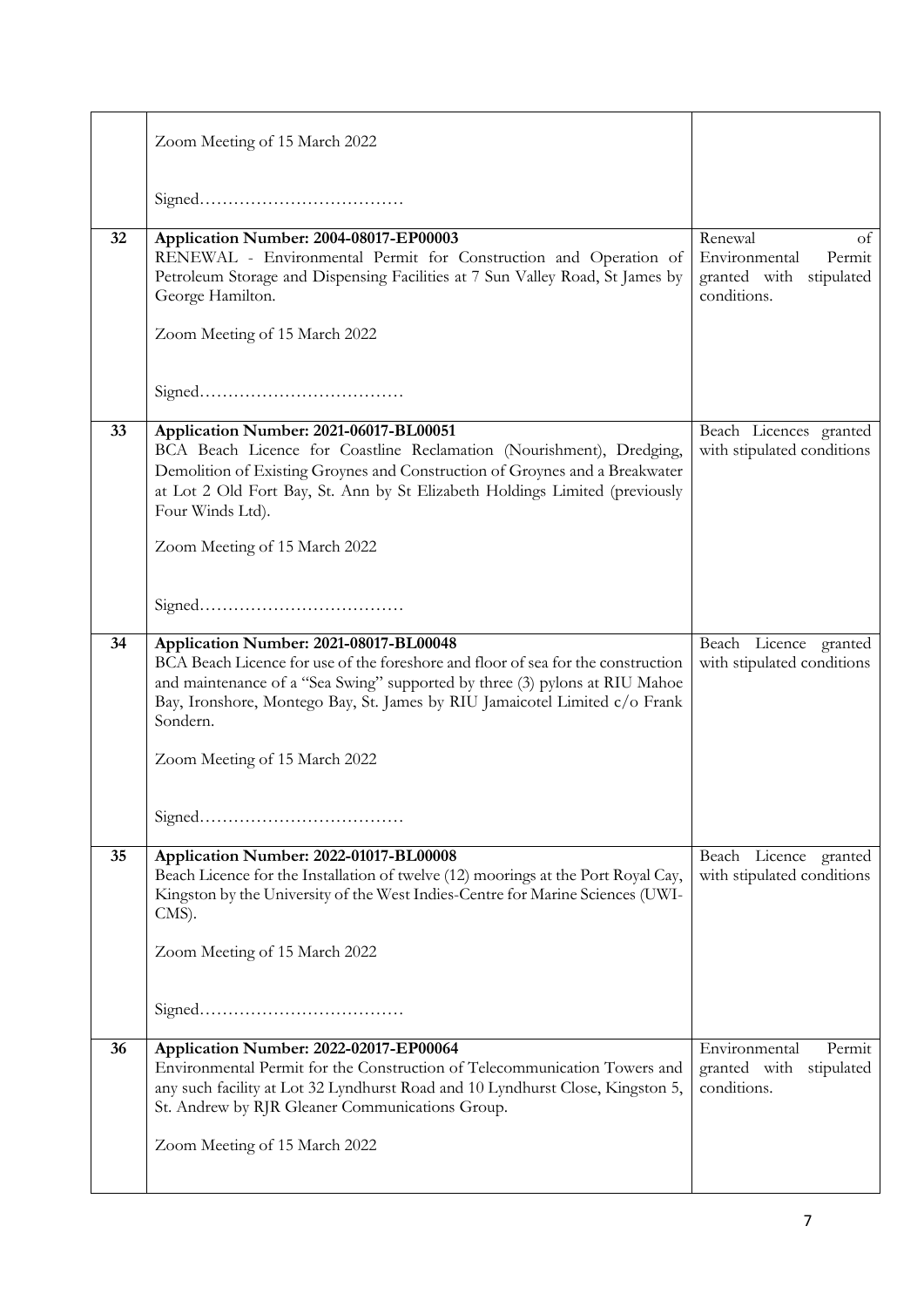| 37 | Application Number: 2022-08017-EP00038<br>Environmental Permit for Construction and Operation of a Petroleum Storage<br>and Dispensing Facility at Coral Gardens, Montego Bay, St. James by Rubis<br>Energy Jamaica.<br>Zoom Meeting of 15 March 2022                                                                                           | Environmental<br>Permit<br>granted with stipulated<br>conditions.                       |
|----|-------------------------------------------------------------------------------------------------------------------------------------------------------------------------------------------------------------------------------------------------------------------------------------------------------------------------------------------------|-----------------------------------------------------------------------------------------|
|    |                                                                                                                                                                                                                                                                                                                                                 |                                                                                         |
| 38 | Application Number: 2018-13017-EP00339<br>AMENDMENT - Environmental Permit for Construction and Operation of<br>facilities for Hydrocarbon production, refining, storage and stockpiling at Lionel<br>Town, Clarendon by Clarendon Distillers Limited<br>Zoom Meeting of 15 March 2022                                                          | Amendment<br>to<br>Environmental<br>Permit<br>granted with<br>stipulated<br>conditions. |
| 39 | Application Number: 2021-02001-PB00753<br>Planning Permission for the construction of an Office/Commercial Building<br>(Business Process Outsourcing) at 22 Chalmers Avenue, Kingston 10 by Synergy<br>Design Studio (update in respect of parking arrangements).<br>Zoom Meeting of 15 March 2022                                              | Planning<br>Permission<br>granted with stipulated<br>conditions                         |
| 40 | Application Number: 2021-02017-EP00265, Environmental Permit for<br>Construction and operation of Office and Commercial Complexes (including<br>shopping centres) of 5000 square metres or greater at 22 Chalmers Avenue,<br>Kingston 10 by Synergy Design Studio (update in respect of parking arrangements).<br>Zoom Meeting of 15 March 2022 | Environmental<br>Permit<br>granted with stipulated<br>conditions                        |
| 41 | AMENDMENT - Exemption under section 22 of the Wild Life Protection Act<br>to keep a protected animal at Lilliput, St. James by Andrew M. Ross, Ph.D. t/a<br>Seascape Caribbean.<br>Zoom Meeting of 15 March 2022                                                                                                                                | Amendment<br>to<br>exemption granted with<br>stipulated conditions.                     |
| 42 | Exemption under Section 22 of the Wild Life Protection Act to keep a protected<br>animal - Jamaican Parakeet (Eupsittula nana) at Bromley Great House, Walkers<br>Wood, St Ann, Jamaica by Marcelle L Demichael<br>Zoom Meeting of 15 March 2022                                                                                                | Exemption granted with<br>stipulated conditions.                                        |